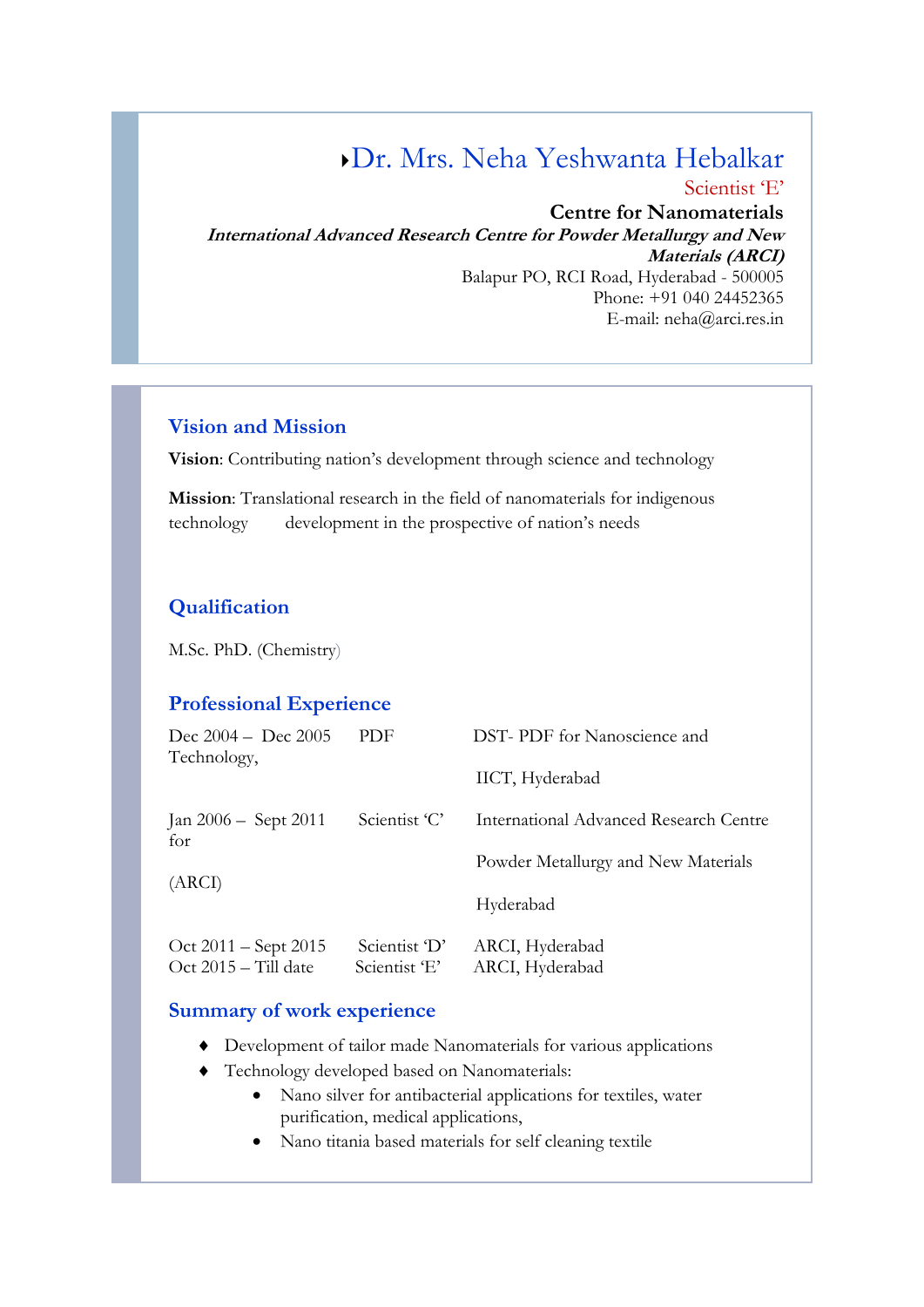- Nanoporous aerogel based applications for thermal insulation in defense applications, aerospace, industrial, architectural, automotive thermal insulation applications
- Other research areas
	- Production of aerogels of polymer, carbon, silica, titania, alumina and their composites
	- Nanoporous aerogels for nanoparticulate air filter, Li ion battery, supercapacitor, controlled drug delivery application, water fluoride removal
	- Core@shell nanoparticles (CdS@silica, ZnS@silica, Ag@silica, Au@silica, Cu@silica, Ag,TiO2@silica, TiO2@silica etc)
	- Photocatalysis
	- Biomedical applications of nanomaterials
		- Highly porous carbon spheres for controlled drug delivery
		- Immune-protective coating on stem cells
		- Saliva glucose level testing using SPR

#### **Expertise**

- Chemical methods of nanomaterials synthesis and their characterization
- Design of supercritical drying unit, its operation and safety
- Up-scaling of lab scale preparation processes, equipment and production line
- Hands on experience on x-ray photoelectron spectroscopy, transmission electron microscopy (TEM-EDAX-EELS), thermal property measurements, UV-visible-IR spectroscopy, BET measurements, x-ray diffraction, SEM-EDAX
- Experience in full life cycle of technology development from lab scale to commercial scale
- Techno commercial discussions with industry partners
- Costing of technologies, products developed
- Patent writing, international patenting, white space analysis, Freedom-To-Operate (FTO) report analysis

#### **Major Accomplishments**

 **Significant Contributions to technology development and transfer to industry**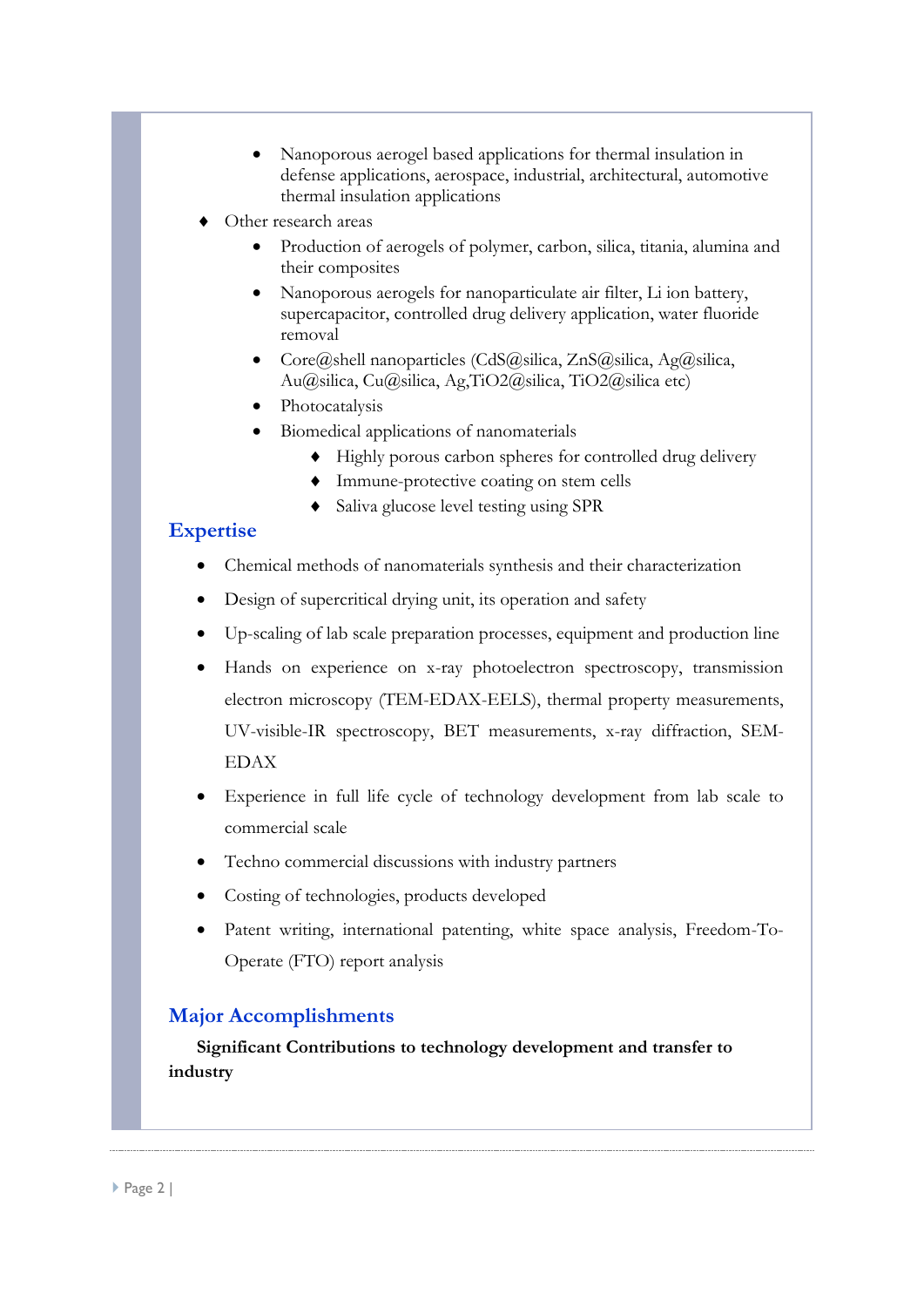# • **Silica aerogel based thermal insulation for Industrial Applications (Lead role from concept to commercialization)**

#### **Indian patent granted**

"Large impact" technology contributing to energy conservation has been developed, transferred to Indian industry partner, aligning to the **"Make In India"** national initiative. The development of silica aerogel based flexible sheet product has been envisioned to compete globally in the international market. This superior product has potential applications in the power generation plants, refineries, oil & gas, automotive, transportation, aerospace & defence industries. The manufacturing plant is being rolled out by the technology receiver.



#### **Technology Demonstration**

Silica aerogel sheet based thermal protection system in one of the ambitious Defence aerospace program

# • **Titania microspheres for self-cleaning textiles (Major contribution in the product development)**

#### • **Indian patent applied.**

Contribution in development of a manufacturing process for novel, multifunctional, nanostructured, titania microspheres tailored by bandgap engineering, its testing, validation of self-cleaning property and other properties on fabric. Technology has been successfully commercialized by the technology receiver. Self cleaning denim jean pants of Splash and Flying Machine brands have been launched with "Sun Wash" tag in India and Dubai.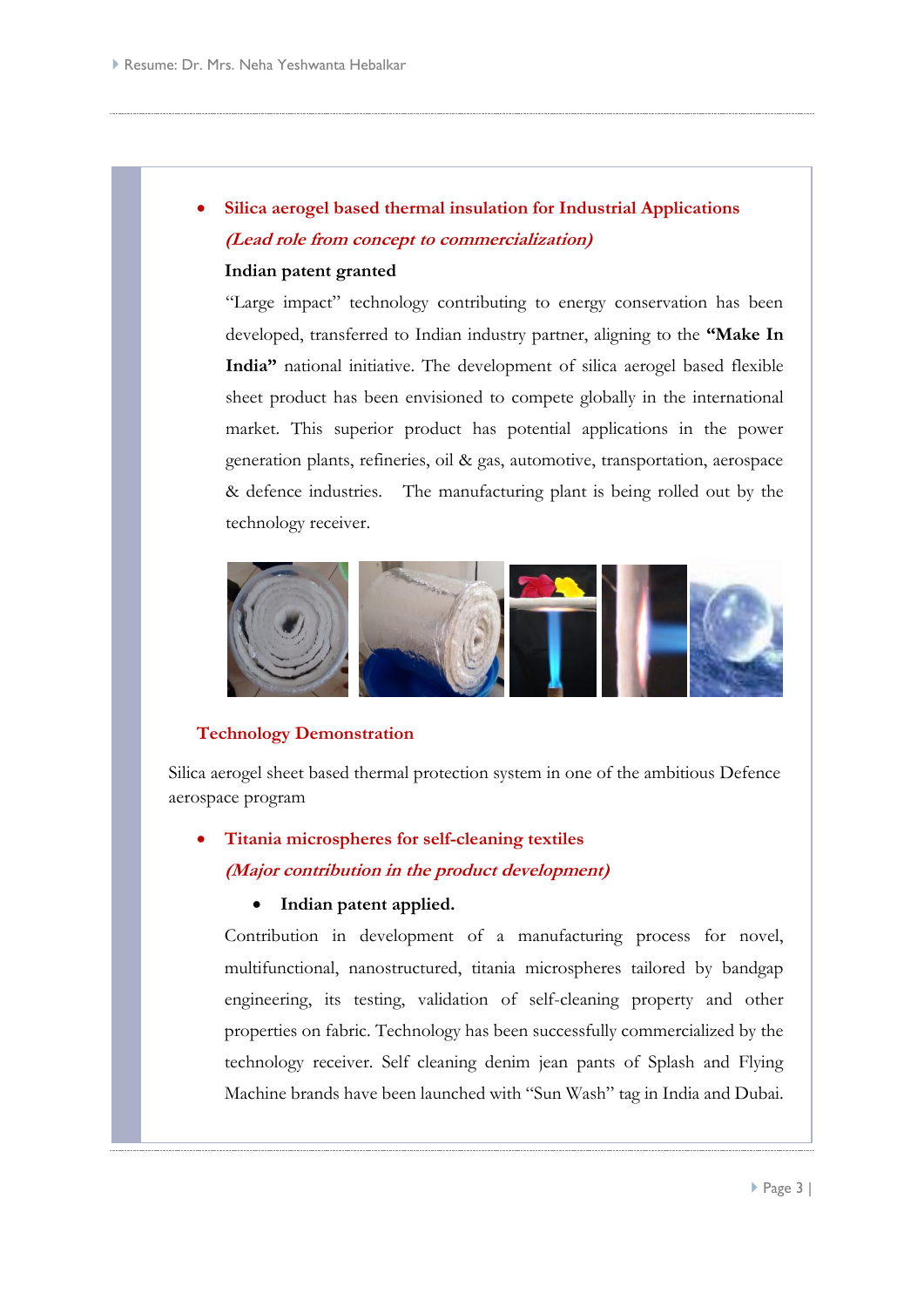





## • **Nano silver for antibacterial textile application (Contributed as Team Member)**

**Success story**- **ARCI received prestigious TDB National Award 2016 for successful commercialization of indigenous technology.** 

#### • **UK and Indian patent granted**.

Contribution in the development of a novel process to make antibacterial, highly stable nano silver aqueous suspension which is compatible to the industrial textile finishing process. Application has been developed for fabric, conducted functionality testing and completed product validation by the technology receiver. Product has been commercialized successfully. Antibacterial textiles with tag **"n9"** are currently available for various brands and apparels in Indian and international market.

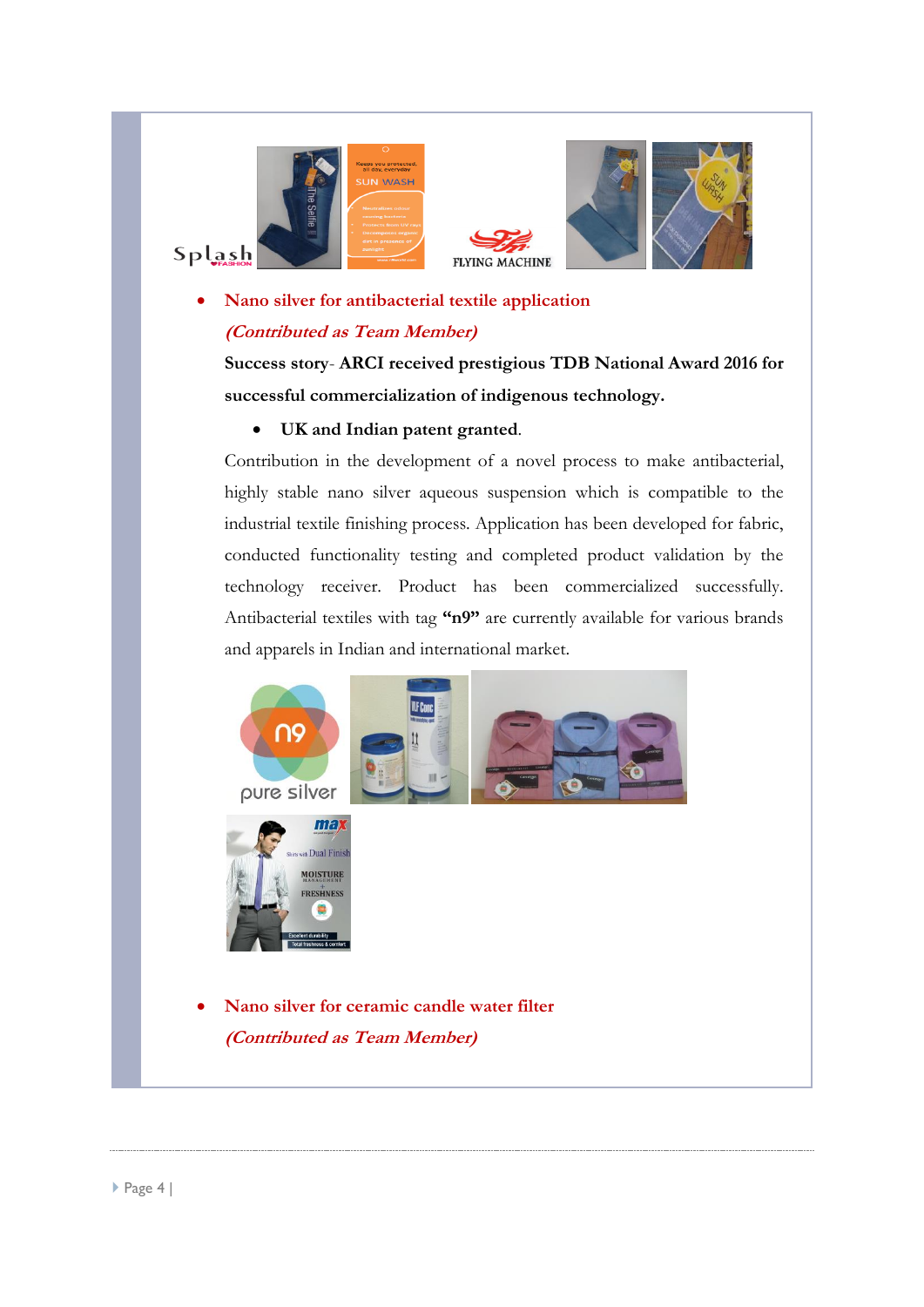Contribution in in-depth analysis of nano silver loaded on ceramic filter candle, safety analysis of the process. Product of name "PuriTech" available in Hyderabad and Secunderabad market.



#### **Characterization support**

Serve as in-charge of x-ray photoelectron spectroscopy (XPS), BET surface area analyzer, thermal conductivity measurement unit and team member of transmission electron microscopy (TEM). Characterization support was provided to many projects of ARCI and several external organizations to generate knowledge and revenue.

#### **Other non-technical contributions**

- Served as safety officer in ARCI's Centre for Nanomaterials
- Active Member-Secretary in ARCI's Internal Complaints Committee (ICC) and Woman Welfare Cell
- Served for Inventory Auditing at ARCI

#### **Summary of Patents / Publications**

- Total number of patents granted: 6 (5 Indian, 1 International)
- Total number of patents pending: 12 (2 Indian, 10 International)
- Total number of publications in national / international journals:  $50 +$
- Book chapters: 3
- H-Index: 22 (Scopus), 24 (Google scholar)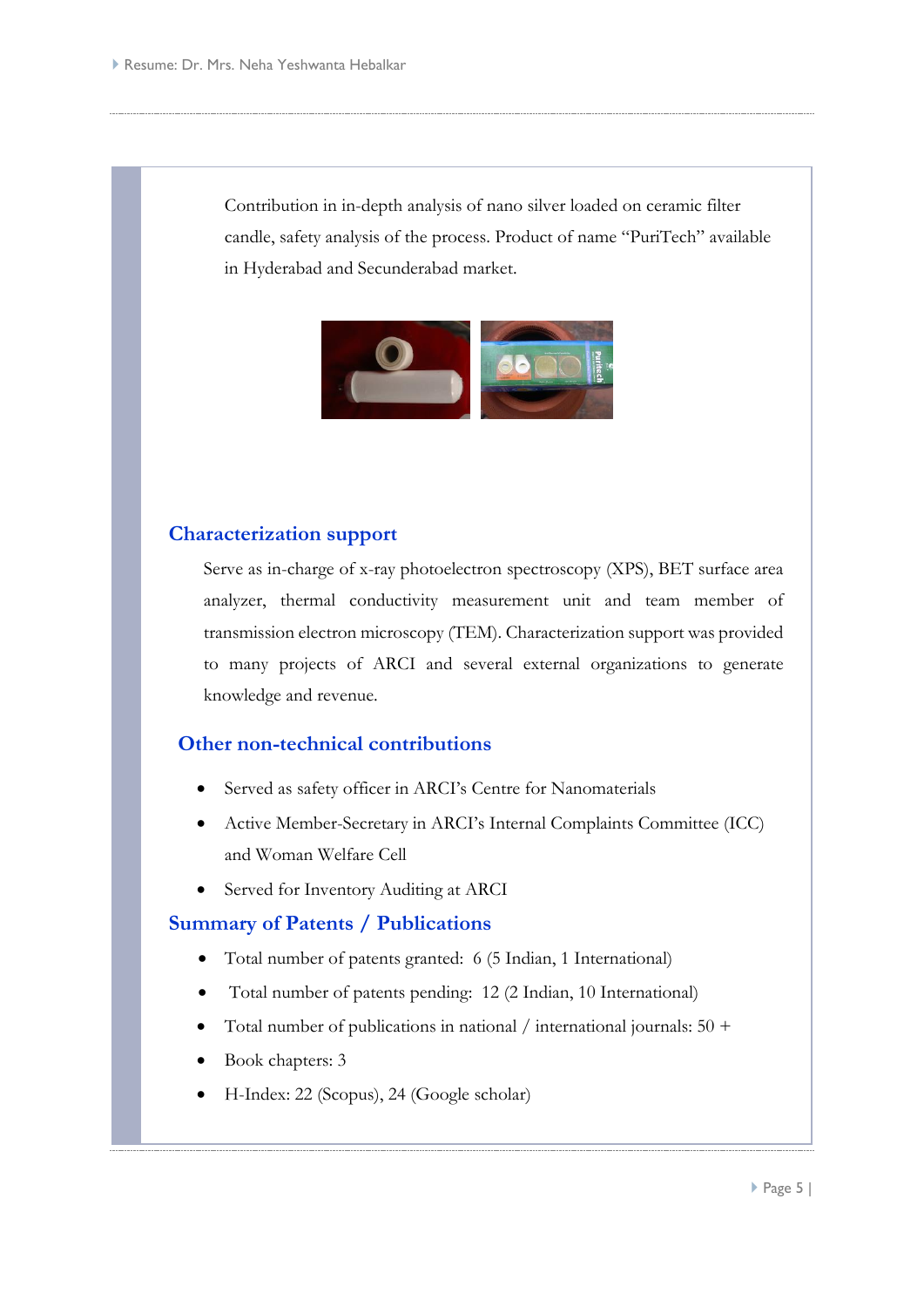- i10 index: 38 (Google scholar)
- Citations: more than 1800 (Google scholar)

## **Recognitions**

- Recognized Ph.D. guide in Osmania University for Chemistry
- Worked as Member of Board of Studies for graduate studies in Jawaharlal Nehru Technological University, Anantpur
- Guide to Ph.D. student: 1 (ongoing)
- Guide to M.Sc. / M Tech / project students, summer project students : 50+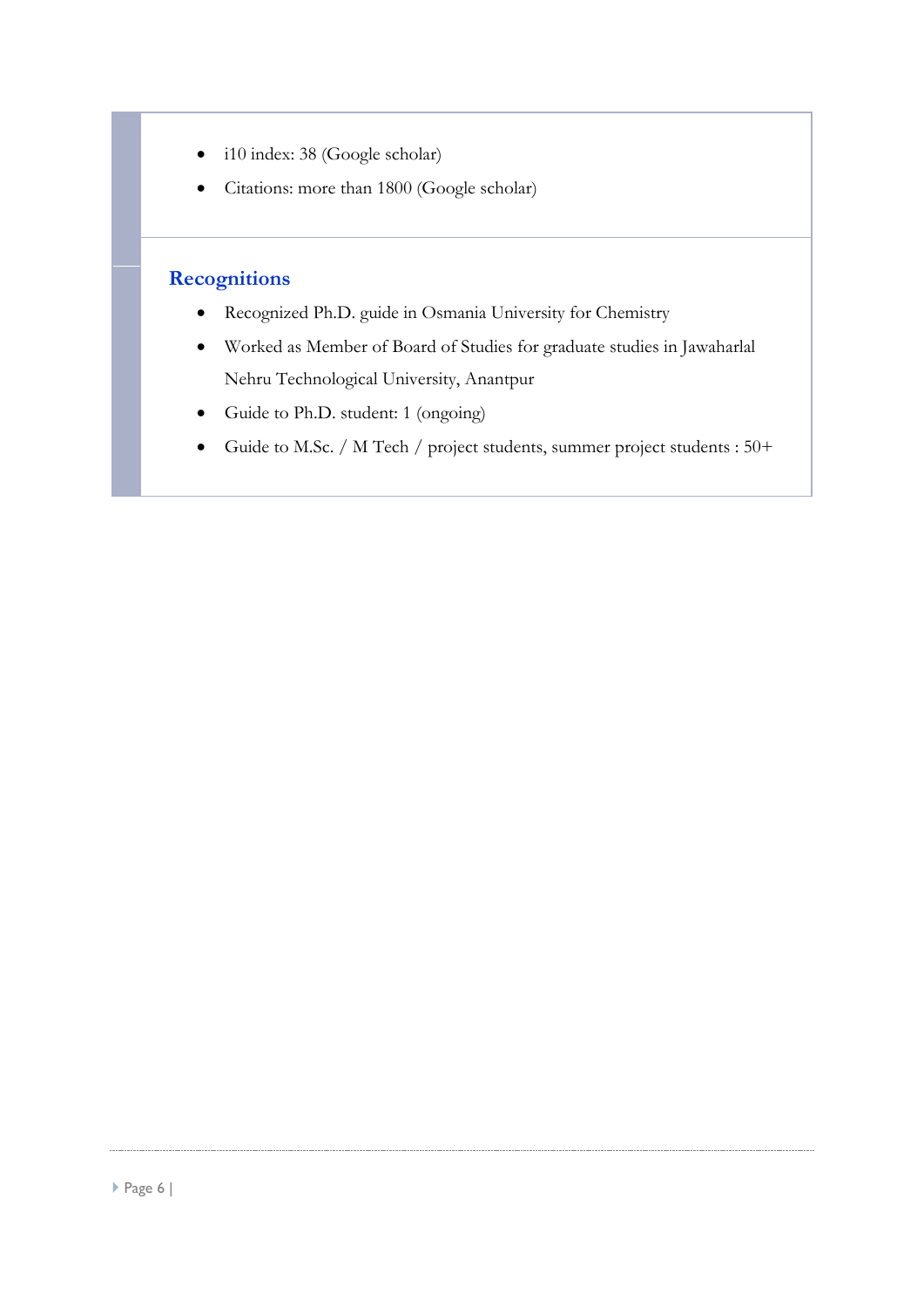## **Patents Granted**

- 1. **282988** Improved method of producing highly stable aqueous nano titania suspension, Neha Yeshwanta Hebalkar and Tata Narasinga Rao
- 2. **289543** Improved process for the preparation of stable suspension of nano silver particles having antibacterial activity, J. Revathi, Neha Hebalkar, Tata Narasinga Rao
- 3. **GB2496089** Improved process for the preparation of stable suspension of nano silver particles having antibacterial activity, J. Revathi, Neha Hebalkar, Tata Narasinga Rao
- 4. **290370** Improved method for producing carbon containing silica aerogel granules Neha Hebalkar
- 5. **291408** Improved process for the preparation of bi-functional silica particles useful for antibacterial and self cleaning surfaces, Neha Hebalkar, Tata Narasinga Rao,
- 6. **305898** An improved process for producing silica aerogel thermal insulation product with increased efficiency, Neha Hebalkar
- 7. **PCT Publication-WO 20012017446** Improved process for the preparation of stable suspension of nano silver particles having antibacterial activit[y, Revathi](http://www.google.com/search?tbo=p&tbm=pts&hl=en&q=ininventor:%22Revathi+Janardhanan%22)  [Janardhanan,](http://www.google.com/search?tbo=p&tbm=pts&hl=en&q=ininventor:%22Revathi+Janardhanan%22) [Hebalkar Neha](http://www.google.com/search?tbo=p&tbm=pts&hl=en&q=ininventor:%22Hebalkar+Neha%22)[,Narsinga Rao Tata](http://www.google.com/search?tbo=p&tbm=pts&hl=en&q=ininventor:%22Narsinga+Rao+Tata%22)

#### **Patents applied**

- 1. Method of producing multifunctional self-assembled mixed phase titania spheres, Neha Hebalkar, Tata Narasinga Rao Indian Patent, Application no. 3777/DEL/2014
- 2. Improved process for the preparation of stable suspension of nano silver having antibacterial activity J. Revathi, Neha Hebalkar, Tata Narasinga Rao Indian Patent, Application no 201611027145, 2016

| Country      | <b>Application No</b> |
|--------------|-----------------------|
| Russia       | 2017128112            |
| UAE          | P6000095/2018         |
| South Africa | 518390733             |
| <b>USA</b>   | 15/744,011            |
| Malyasia     | P1 2018700103         |
| Japan        | 2018-501855           |
| China        | 201680041762.3        |
| Mexico       | MX/a/2018/000480      |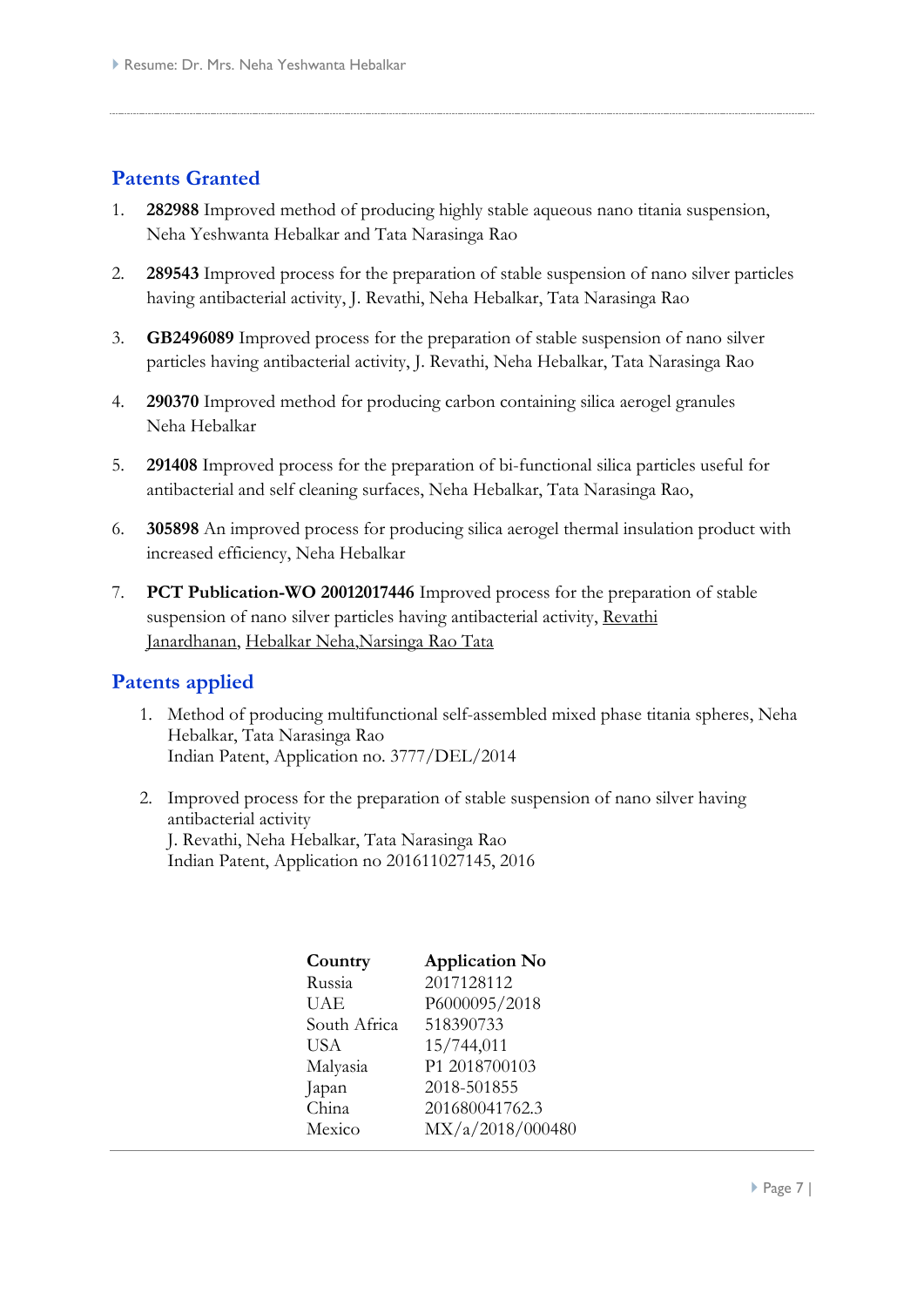| 3. An improved                                                          | Brazil    | BR 11 2018 0007030 | process for producing |  |  |
|-------------------------------------------------------------------------|-----------|--------------------|-----------------------|--|--|
| silica aerogel                                                          | Indonesia | P00201800182       | thermal insulation    |  |  |
| product with increased efficiency, Neha Hebalkar, International patents |           |                    |                       |  |  |

### **Publications**

- 1. Flexible and free-standing carbon nanofiber matt derived from electrospun polyimide as an effective interlayer for high-performance lithium–sulfur batteries Pakki Tejassvi, Mohan E, Hebalkar Neha Y, Adduru Jyotirmayi, Bulusu Sarada V, Srinivasan Anandan, Krishna Mohan, Tata Narasinga Rao Journal of Materials Science, 54 (12), 2019, 9075–9087
- 2. High temperature magnetic studies on Bi 1-x Ca x Fe 1−y Ti y O 3 δ nanoparticles: Observation of Hopkinson-like effect above T  $_N$ , Mocherla, P.S.V., Prabhu, D., Sahana, M.B., Ramachandra Rao, M.S., Sudakar, Journal of Applied Physics, 124 (7), 073904, 2018
- 3. Phosphorylated chitin as a chemically modified polymer for ecofriendly corrosion inhibition of copper in aqueous chloride environment Vimal kumar K., Appa Rao BV , Hebalkar N. Y., Research on Chemical Intermediate, 43(10), 2017, 5811-5828
- 4. Nano-grained  $\text{SnO}_2/\text{Li}_4\text{Ti}_5\text{O}_{12}$  composite hollow fibers via sol-gel/ electrospinning as anode material for Li- ion batteries Haridas A K, Sharma C [S.,](https://www.scopus.com/authid/detail.uri?authorId=55890374500&eid=2-s2.0-85019402697) Hebalkar N. Y., Rao T [N.,](https://www.scopus.com/authid/detail.uri?authorId=27467718600&eid=2-s2.0-85019402697) Materials Today Energy, 4, 2017, 14-24
- 5. Development of nanoporous aerogel-based thermal insulation products: "Make in India" initiative Neha Hebalkar Special section: Women in Science – New Frontiers of Research, Current Science, 112(7), 2017, 1413-1420
- 6. Enhanced Electrochemical Performance of Electrospun SiO2 Nanofibers as Binder-Free Anode Tejassvi Pakki, Sudhakara S. Sarma, Neha Y. Hebalkar, Srinivasan Anandan,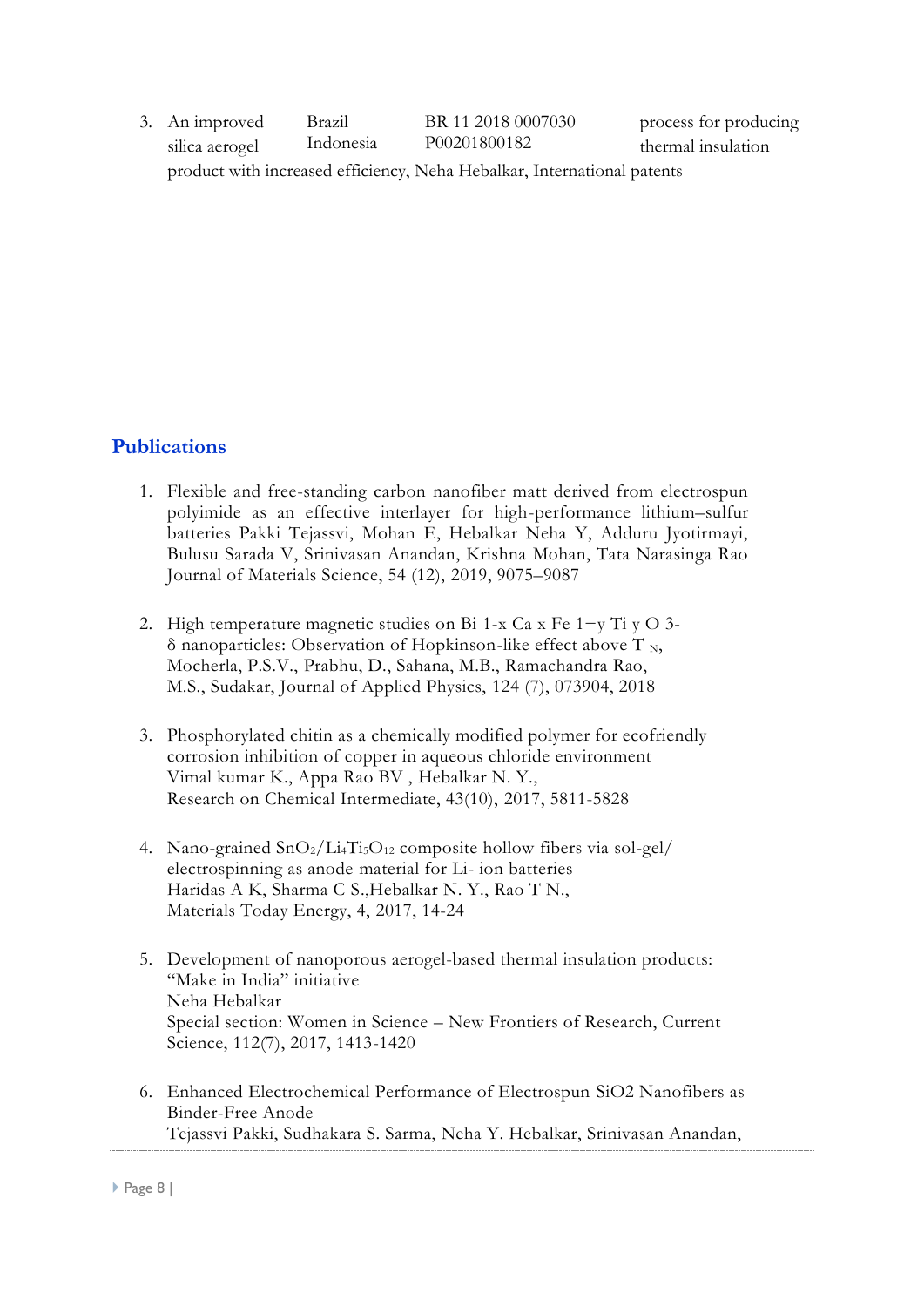Krishna Mohan Mantravadi, and Tata N. Rao Chemistry Letters, 2017, doi:10.1246/cl.170080

- 7. Sol–[gel derived solar selective coatings on SS 321 substrates for solar](http://www.sciencedirect.com/science/article/pii/S0040609015012389)  [thermal applications](http://www.sciencedirect.com/science/article/pii/S0040609015012389)  K.R.C. Soma Raju, D.S. Reddy, Neha Hebalkar, R. Subasri,G.Padmanabham Thin Solid Films, 598( 1) 2016, 46-53
- 8. Synthesis of High Temperature Stable Carbon Coated Metal Nanoparticles in AlPO<sup>4</sup> Based Matrix in Situ in Oxidative Atmosphere [Maharana, R](https://www.scopus.com/authid/detail.uri?authorId=55804094400&eid=2-s2.0-84953439779)[,](mailto:r_subir@yahoo.com) Bhanu Prasad, [V.V.,](https://www.scopus.com/authid/detail.uri?authorId=6602968116&eid=2-s2.0-84953439779) [Roy, S.,](https://www.scopus.com/authid/detail.uri?authorId=36064909500&eid=2-s2.0-84953439779) [Prasad, D.,](https://www.scopus.com/authid/detail.uri?authorId=57040614600&eid=2-s2.0-84953439779) [Kumar, K.,](https://www.scopus.com/authid/detail.uri?authorId=56896287100&eid=2-s2.0-84953439779) [Paik, P.,](https://www.scopus.com/authid/detail.uri?authorId=56153256000&eid=2-s2.0-84953439779) [Hebalkar, N.,](https://www.scopus.com/authid/detail.uri?authorId=8582478800&eid=2-s2.0-84953439779) [Shukla, A.,](https://www.scopus.com/authid/detail.uri?authorId=55755175200&eid=2-s2.0-84953439779) [Bal, R.](https://www.scopus.com/authid/detail.uri?authorId=7004686096&eid=2-s2.0-84953439779)  [Journal of the American Ceramic Society](https://www.scopus.com/source/sourceInfo.uri?sourceId=20982&origin=recordpage) , 99 (1) 2016, 64-71
- 9. Dopant-free anatase titanium dioxide as visible-light catalyst: Facile sol-gel microwave approach [Jaimy, K.B.,](https://www.scopus.com/authid/detail.uri?authorId=36157969700&eid=2-s2.0-84937519522) [Vidya, K.,](https://www.scopus.com/authid/detail.uri?authorId=56291161000&eid=2-s2.0-84937519522) [Saraswathy, H.U.N.,](https://www.scopus.com/authid/detail.uri?authorId=56290640800&eid=2-s2.0-84937519522) [Hebalkar, N.Y.,](https://www.scopus.com/authid/detail.uri?authorId=8582478800&eid=2-s2.0-84937519522) [Warrier, K.G.K.](https://www.scopus.com/authid/detail.uri?authorId=35562995400&eid=2-s2.0-84937519522)  [Journal of Environmental Chemical Engineering,](https://www.scopus.com/source/sourceInfo.uri?sourceId=21100255493&origin=recordpage) 3(2), 2015, 1277-1286
- 10. [Influence of pulsed current on the aqueous corrosion resistance of electrodeposited zinc](http://www.sciencedirect.com/science/article/pii/S0257897215002765) Nitin P. Wasekar, A. Jyothirmayi, Neha Hebalkar, G. Sundararajan Surface and Coatings Technology, 272, 2015, 373-379
- 11. Fabrication and surface functionalization of electrospun polystyrene submicron fibers with controllable surface roughness Haridas, A K and Sharma, C S and V, Sritharan and Rao, T N RSC Advances, 4, 2015, 12188-12197
- 12. Solar hydrogen generation from spinel ZnFe2O4 photocatalyst: Effect of synthesis methods [Dom, R.,](https://www.scopus.com/authid/detail.uri?authorId=36997913900&eid=2-s2.0-84934846551) [Chary, A.S.,](https://www.scopus.com/authid/detail.uri?authorId=55663537400&eid=2-s2.0-84934846551) [Subasri, R.,](https://www.scopus.com/authid/detail.uri?authorId=6604064620&eid=2-s2.0-84934846551) [Hebalkar, N.Y,](https://www.scopus.com/authid/detail.uri?authorId=8582478800&eid=2-s2.0-84934846551) [Borse, P.H.](https://www.scopus.com/authid/detail.uri?authorId=6602932803&eid=2-s2.0-84934846551)  [International Journal of Energy Research,](https://www.scopus.com/source/sourceInfo.uri?sourceId=26676&origin=recordpage) 39 (10), 2015, 1378-1390
- 13. [X-ray photoelectron spectroscopy depth-profiling analysis of surface films](http://www.sciencedirect.com/science/article/pii/S0040609014001898)  formed on Cu–[Ni \(90/10\) alloy in seawater in the absence and presence of](http://www.sciencedirect.com/science/article/pii/S0040609014001898)  [1,2,3-benzotriazole,](http://www.sciencedirect.com/science/article/pii/S0040609014001898) B.V. Appa Rao, K. Chaitanya Kumar, Neha Hebalkar Thin Solid Films, 556, 2014, 337-344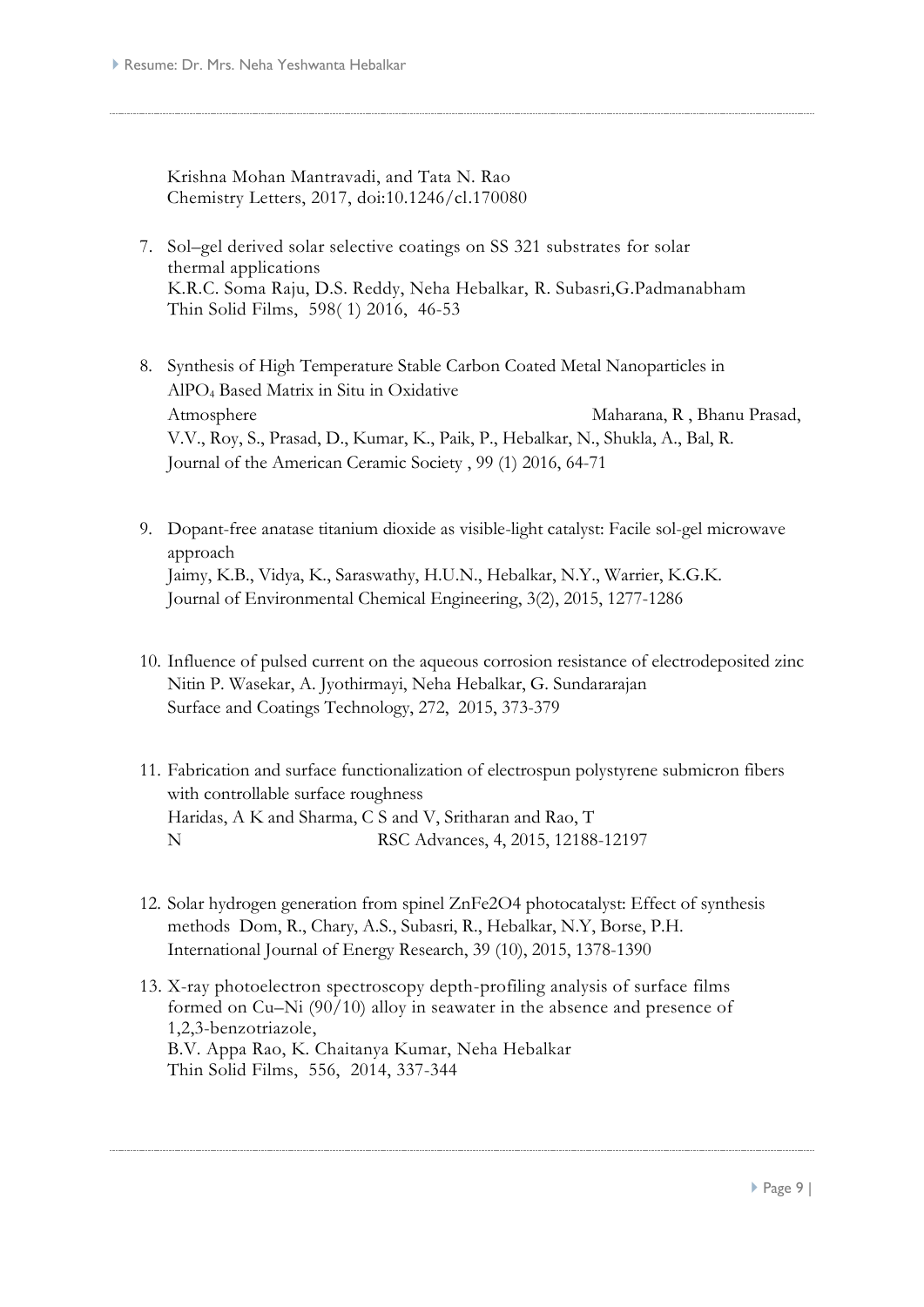- **14.** [Stabilizing effect in nano-titania functionalized CdS photoanode for](http://www.sciencedirect.com/science/article/pii/S0360319913031777)  [sustained hydrogen generation](http://www.sciencedirect.com/science/article/pii/S0360319913031777)  Alka Pareek, Rahul Purbia, Pradip Paik, Neha Hebalkar, Hyun Gyu Kim, Pramod H. Borse, International Journal of Hydrogen Energy, 39( 9),2014, 4170-4180
- 15. Preparation and characterization of  $Cu$ -doped  $TiO<sub>2</sub>$  materials for [electrochemical, photoelectrochemical, and photocatalytic applications,](http://www.sciencedirect.com/science/article/pii/S016943321302429X) Ibram Ganesh, Polkampally P. Kumar, Ibram Annapoorna, Jordan M. Sumliner, Mantripragada Ramakrishna, Neha Hebalkar, Gade Padmanabham, Govindan Sundararajan Applied Surface Science, 293, 2014, 229-247
- 16. Controlled band energetics in Pb-Fe-Nb-O metal oxide composite system to fabricate efficient visible light photocatalyst [Vijayasankar,](https://www.scopus.com/authid/detail.uri?authorId=55972324400&eid=2-s2.0-84890831776)  [K.,](https://www.scopus.com/authid/detail.uri?authorId=55972324400&eid=2-s2.0-84890831776) [Hebalkar, N.Y.,](https://www.scopus.com/authid/detail.uri?authorId=8582478800&eid=2-s2.0-84890831776) [Kim, H.G.,](https://www.scopus.com/authid/detail.uri?authorId=35169972800&eid=2-s2.0-84890831776) [Borse, P.H.](https://www.scopus.com/authid/detail.uri?authorId=6602932803&eid=2-s2.0-84890831776)Journal of Ceramic Processing Research, 14 (4), 2013, 557-562
- 17. Influence of triethanolamine on physico-chemical properties of cadmium sulphide [Arbuj, S.S.,](https://www.scopus.com/authid/detail.uri?authorId=15822047300&eid=2-s2.0-84890718051) [Bhalerao, S.R.,](https://www.scopus.com/authid/detail.uri?authorId=55971054800&eid=2-s2.0-84890718051) [Rane, S.B.,](https://www.scopus.com/authid/detail.uri?authorId=7005884910&eid=2-s2.0-84890718051) [Hebalkar, N.Y.,](https://www.scopus.com/authid/detail.uri?authorId=8582478800&eid=2-s2.0-84890718051) [Mulik,](https://www.scopus.com/authid/detail.uri?authorId=57062593600&eid=2-s2.0-84890718051)  [U.P.,](https://www.scopus.com/authid/detail.uri?authorId=57062593600&eid=2-s2.0-84890718051) [Amalnerkar, D.P.](https://www.scopus.com/authid/detail.uri?authorId=7003777860&eid=2-s2.0-84890718051) [Nanoscience and Nanotechnology Letters,](https://www.scopus.com/source/sourceInfo.uri?sourceId=19700186885&origin=recordpage) 5(12), 2013, 1245- [12](https://www.scopus.com/record/display.uri?eid=2-s2.0-84890718051&origin=resultslist&sort=plf-f&src=s&sid=3E574D785A68AC0C5909996D50DECAAC.mw4ft95QGjz1tIFG9A1uw%3a120&sot=aut&sdt=a&sl=17&s=AU-ID%288582478800%29&relpos=9&citeCnt=3&searchTerm=#corrAuthorFooter)50
- 18. Fabrication of a highly efficient and stable nano-modified photoanode for solar H<sup>2</sup> generation [Pareek, A.,](https://www.scopus.com/authid/detail.uri?authorId=55487120500&eid=2-s2.0-84886923779) [Hebalkar, N.Y.,](https://www.scopus.com/authid/detail.uri?authorId=8582478800&eid=2-s2.0-84886923779) [Borse, P.H.](https://www.scopus.com/authid/detail.uri?authorId=6602932803&eid=2-s2.0-84886923779) [RSC Advances,](https://www.scopus.com/source/sourceInfo.uri?sourceId=21100199840&origin=recordpage) 3(43), 2013, 19905-19908
- 19. Eco-friendly ferrite nanocomposite photoelectrode for improved solar hydrogen generation [Do](https://www.scopus.com/authid/detail.uri?authorId=36997913900&eid=2-s2.0-84881589151) [m, R.,](https://www.scopus.com/authid/detail.uri?authorId=36997913900&eid=2-s2.0-84881589151) [Kumar, G.S.,](https://www.scopus.com/authid/detail.uri?authorId=55430366000&eid=2-s2.0-84881589151) [Hebalkar, N.Y.,](https://www.scopus.com/authid/detail.uri?authorId=8582478800&eid=2-s2.0-84881589151) [Joshi, S.V.,](https://www.scopus.com/authid/detail.uri?authorId=35576805700&eid=2-s2.0-84881589151) [Borse, P.H.](https://www.scopus.com/authid/detail.uri?authorId=6602932803&eid=2-s2.0-84881589151) [RSC Advances,](https://www.scopus.com/source/sourceInfo.uri?sourceId=21100199840&origin=recordpage) 3(35), 2013, 15217-1522[4](mailto:phborse@arci.res.in)
- 20. Shape evolution of perovskite LaFeO3 nanostructures: A systematic investigation of growth mechanism, properties and morphology dependent photocatalytic activities [Thirumalairajan,](https://www.scopus.com/authid/detail.uri?authorId=26322092000&eid=2-s2.0-84877301999) S., [Girija, K.,](https://www.scopus.com/authid/detail.uri?authorId=6505843875&eid=2-s2.0-84877301999) [Hebalkar, N.Y.,](https://www.scopus.com/authid/detail.uri?authorId=8582478800&eid=2-s2.0-84877301999) [Mangalaraj, D.,](https://www.scopus.com/authid/detail.uri?authorId=7006741532&eid=2-s2.0-84877301999) [Viswanathan,](https://www.scopus.com/authid/detail.uri?authorId=22977839100&eid=2-s2.0-84877301999)  [C.,](https://www.scopus.com/authid/detail.uri?authorId=22977839100&eid=2-s2.0-84877301999) [Ponpandian, N.](https://www.scopus.com/authid/detail.uri?authorId=6603412136&eid=2-s2.0-84877301999) [RSC Advances,](https://www.scopus.com/source/sourceInfo.uri?sourceId=21100199840&origin=recordpage) 3(20), 2013, 7549-7561
- 21. Synthesis of a hydrogen producing nanocrystalline ZnFe2O 4 visible light photocatalyst using a rapid microwave irradiation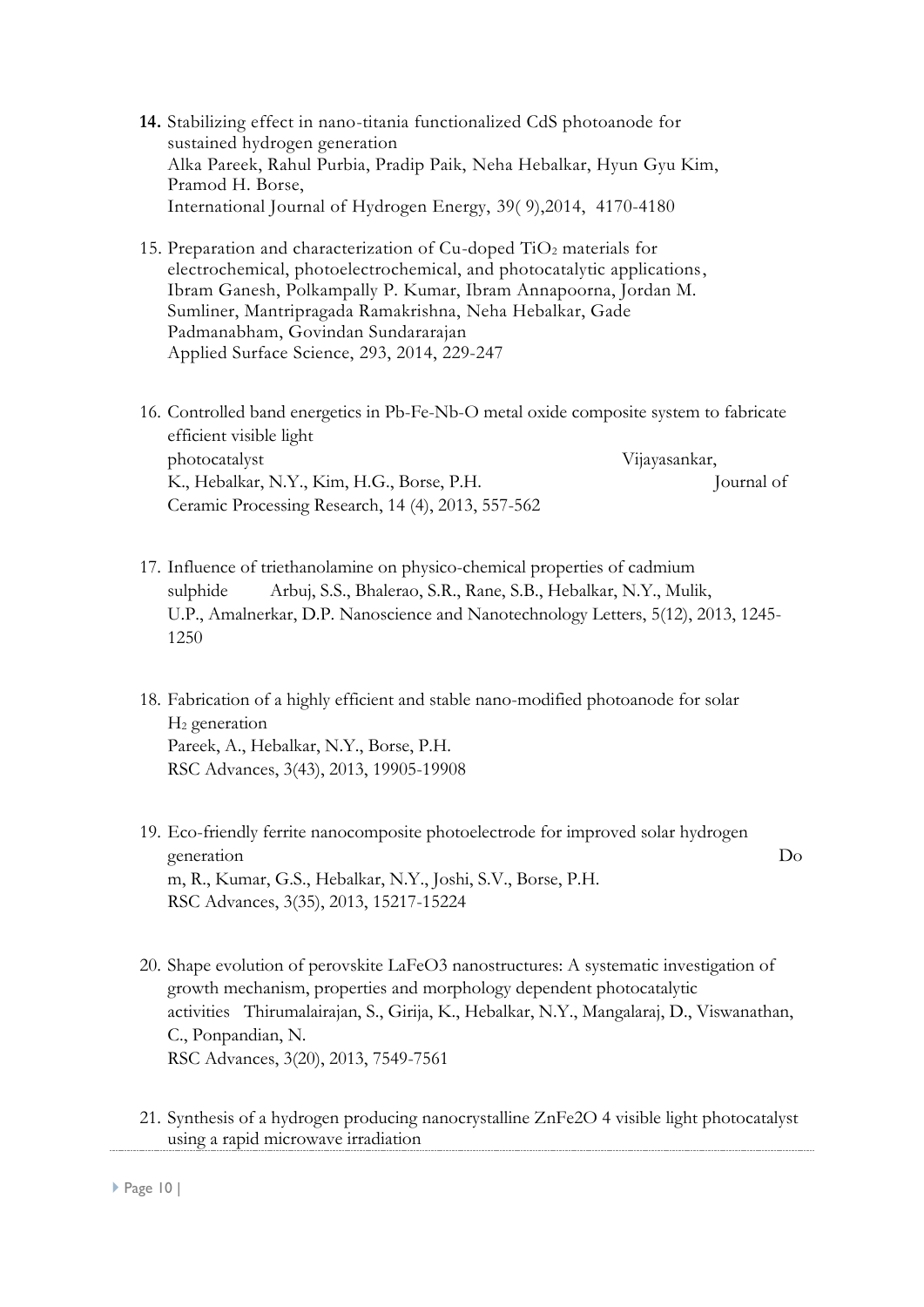12782-12791

method [Dom, R.,](https://www.scopus.com/authid/detail.uri?authorId=36997913900&eid=2-s2.0-84870051442) [Subasri, R.,](https://www.scopus.com/authid/detail.uri?authorId=6604064620&eid=2-s2.0-84870051442) [Hebalkar,](https://www.scopus.com/authid/detail.uri?authorId=8582478800&eid=2-s2.0-84870051442)  [N.Y.,](https://www.scopus.com/authid/detail.uri?authorId=8582478800&eid=2-s2.0-84870051442) [Chary, A.S.,](https://www.scopus.com/authid/detail.uri?authorId=55663537400&eid=2-s2.0-84870051442) [Borse, P.H.](https://www.scopus.com/authid/detail.uri?authorId=6602932803&eid=2-s2.0-84870051442) [RSC Advances,](https://www.scopus.com/source/sourceInfo.uri?sourceId=21100199840&origin=recordpage) 2(33), 2012,

- 22. Feasibility of polymer based cell encapsulation using electrostatic layer by layer assembly [Garg, P.,](https://www.scopus.com/authid/detail.uri?authorId=55986363100&eid=2-s2.0-84891647367) [Debnath, T.,](https://www.scopus.com/authid/detail.uri?authorId=47961052400&eid=2-s2.0-84891647367) [Chelluri, L.K.,](https://www.scopus.com/authid/detail.uri?authorId=23049162100&eid=2-s2.0-84891647367) [Hebalkar, N.](https://www.scopus.com/authid/detail.uri?authorId=8582478800&eid=2-s2.0-84891647367)  [Journal of Biomaterials and Tissue Engineering,](https://www.scopus.com/source/sourceInfo.uri?sourceId=21100278103&origin=recordpage) 2(3), 2012, 215-219
- 23. Synthesis and characterization of CuO-hybrid silica nanocomposite coatings on SS 304 [Subasri, R.](https://www.scopus.com/authid/detail.uri?authorId=6604064620&eid=2-s2.0-84862701303) [,](mailto:subasri@arci.res.in) [Malathi, R.,](https://www.scopus.com/authid/detail.uri?authorId=55881015100&eid=2-s2.0-84862701303) [Jyothirmayi, A.,](https://www.scopus.com/authid/detail.uri?authorId=23970862800&eid=2-s2.0-84862701303) [Hebalkar, N.Y.](https://www.scopus.com/authid/detail.uri?authorId=8582478800&eid=2-s2.0-84862701303)  [Ceramics International,](https://www.scopus.com/source/sourceInfo.uri?sourceId=21522&origin=recordpage) 38(7), 2012, 5731-5740
- 24. Investigations on the mechanical properties of hybrid nanocomposite hard coatings on polycarbonate [Sownt](https://www.scopus.com/authid/detail.uri?authorId=55014265700&eid=2-s2.0-84859749970) [harya, L.,](https://www.scopus.com/authid/detail.uri?authorId=55014265700&eid=2-s2.0-84859749970) [Lavanya, S.,](https://www.scopus.com/authid/detail.uri?authorId=35068221400&eid=2-s2.0-84859749970) [Chandra, G.R.,](https://www.scopus.com/authid/detail.uri?authorId=24460660300&eid=2-s2.0-84859749970) [Hebalkar, N.Y.,](https://www.scopus.com/authid/detail.uri?authorId=8582478800&eid=2-s2.0-84859749970) [Subasri, R.](https://www.scopus.com/authid/detail.uri?authorId=6604064620&eid=2-s2.0-84859749970)  [Ceramics International,](https://www.scopus.com/source/sourceInfo.uri?sourceId=21522&origin=recordpage) 38 (5), 2012, 4221-4228
- 25. Synthesis and characterization of nano silicon and titanium nitride powders using atmospheric microwave plasma technique [Kumar, S.M.,](https://www.scopus.com/authid/detail.uri?authorId=56907990500&eid=2-s2.0-84863683742) Murugan, [K.,](https://www.scopus.com/authid/detail.uri?authorId=35272930600&eid=2-s2.0-84863683742) [Chandrasekhar, S.B.,](https://www.scopus.com/authid/detail.uri?authorId=25026713100&eid=2-s2.0-84863683742) [Hebalkar, N.,](https://www.scopus.com/authid/detail.uri?authorId=8582478800&eid=2-s2.0-84863683742) [Krishna, M.,](https://www.scopus.com/authid/detail.uri?authorId=8142901200&eid=2-s2.0-84863683742) [Satyanarayana, B.S.,](https://www.scopus.com/authid/detail.uri?authorId=7003346065&eid=2-s2.0-84863683742) [Madras, G.](https://www.scopus.com/authid/detail.uri?authorId=7005905149&eid=2-s2.0-84863683742)  [Journal of Chemical Sciences,](https://www.scopus.com/source/sourceInfo.uri?sourceId=19600164700&origin=recordpage) 124(3), 2012, 557-563
- 26. Photocatalytic activity enhancement in doped titanium dioxide by crystal defects [Jaimy, K.B.,](https://www.scopus.com/authid/detail.uri?authorId=36157969700&eid=2-s2.0-84859251451) [Safeena, V.P.,](https://www.scopus.com/authid/detail.uri?authorId=55165341900&eid=2-s2.0-84859251451) [Ghosh, S.,](https://www.scopus.com/authid/detail.uri?authorId=9839193000&eid=2-s2.0-84859251451) [Hebalkar, N.Y.,](https://www.scopus.com/authid/detail.uri?authorId=8582478800&eid=2-s2.0-84859251451) [Warrier,](https://www.scopus.com/authid/detail.uri?authorId=35562995400&eid=2-s2.0-84859251451)  [K.G.K.](https://www.scopus.com/authid/detail.uri?authorId=35562995400&eid=2-s2.0-84859251451) [Dalton Transactions,](https://www.scopus.com/source/sourceInfo.uri?sourceId=9500153949&origin=recordpage) 41(16), 2012 , 4824-483[2](https://www.scopus.com/record/display.uri?eid=2-s2.0-84859251451&origin=resultslist&sort=plf-f&src=s&sid=3E574D785A68AC0C5909996D50DECAAC.mw4ft95QGjz1tIFG9A1uw%3a120&sot=aut&sdt=a&sl=17&s=AU-ID%288582478800%29&relpos=18&citeCnt=21&searchTerm=#corrAuthorFooter)
- 27. [Deposition of nanostructured photocatalytic zinc ferrite](http://www.sciencedirect.com/science/article/pii/S0025540811006520) films using solution [precursor plasma spraying](http://www.sciencedirect.com/science/article/pii/S0025540811006520)  Rekha Dom, G. Sivakumar, Neha Hebalkar , Shrikant V. Joshi, Pramod H. Borse Materials Research Bulletin, 47(3), 2012, 562-570
- 28. Preparation of bi-functional silica particles for antibacterial and self cleaning surfaces Neha Y. Hebalkar, Snigdhatanu Acharya, Tata N. Rao, Journal of Colloid and Interface Science, 364, 2011, 24–30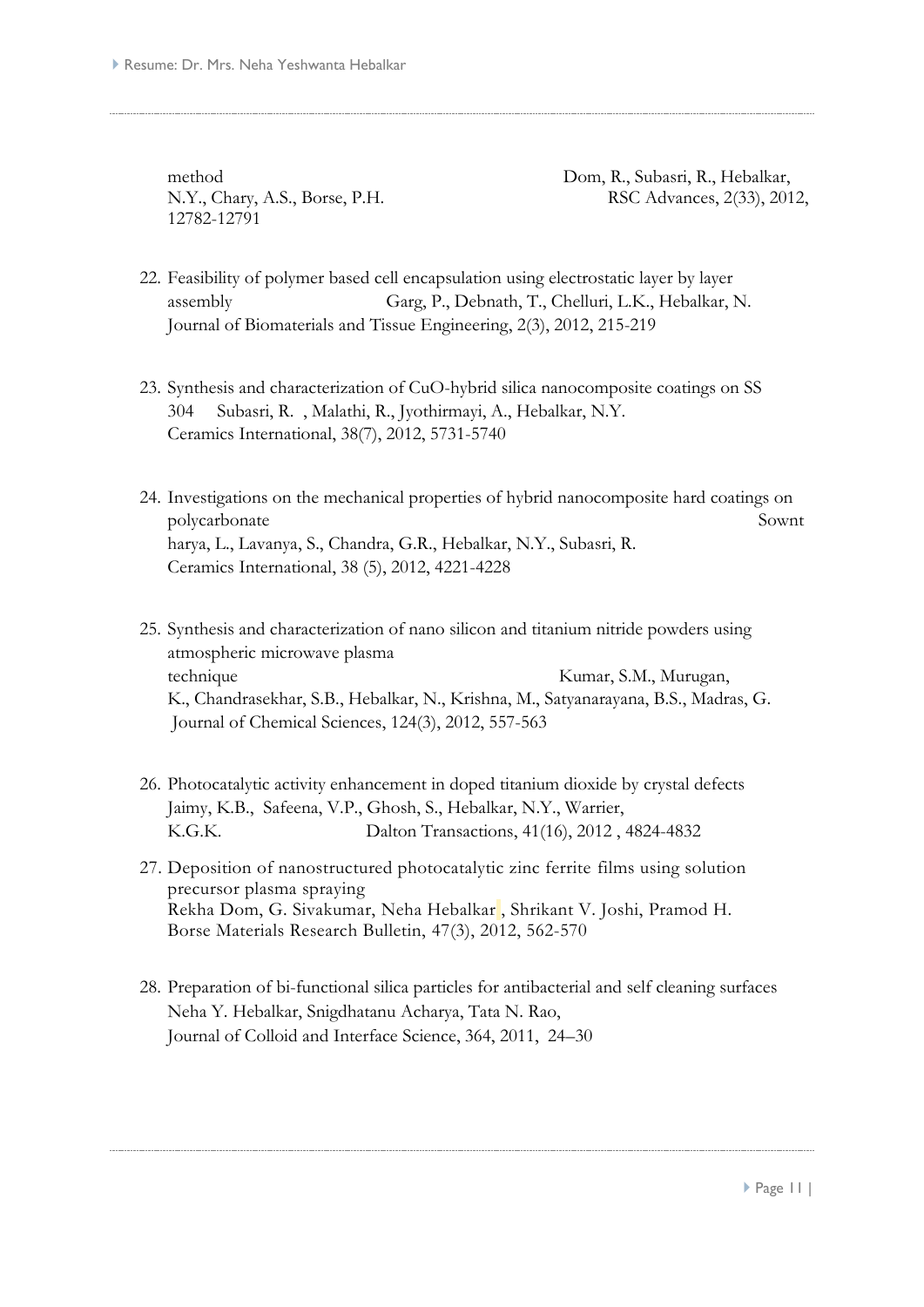- 29. Effect of  $SiO<sub>2</sub>$  additives on the PEM fuel cell electrode performance V. Senthil Velan, G. Velayutham, Neha Hebalkar, K.S. Dattathreyan, Int. J. Hydrogen Energy, 36, 2011, 14815–14822
- 30. Silica silver core shell particles for antibacterial textile application K. Nischala, Tata. N. Rao and Neha Hebalkar Colloids and Interfaces – B : Biointerfaces, 82, 2011, 203–208
- 31. [Highly Stabilized and Finely Dispersed Cu2O/TiO2: A Promising Visible Sensitive](http://www.journaltocs.hw.ac.uk/articleHomePage.php?id=3064165&userID=0)  [Photocatalyst for Continuous Production of Hydrogen from Glycerol:Water Mixtures](http://www.journaltocs.hw.ac.uk/articleHomePage.php?id=3064165&userID=0) Kannekanti Lalitha; Gullapelli Sadanandam, Valluri Durga Kumari, Machiraju Subrahmanyam, Bojja Sreedhar, Neha Y. Hebalkar Journal of Physical Chemistry C, 114, 2011, 22181-22189
- 32. Phase formation during mechanically activated annealing of nanocrystalline Cr–60at.%Al M.S. Archana, Neha Hebalkar, K. Radha, J. Joardar Journal of Alloys and Compounds 501, 2010, 18–24
- 33. Effect of plasma surface treatment on mechanical and corrosion protection properties of UV-curable sol-gel based GPTS-ZrO2 coatings on mild steel P. Kiruthika, R. Subasri, A. Jyothirmayi, K. Sarvani, N.Y. Hebalkar Surface & Coatings Technology 204, 2010, 1270–1276
- 34. Synthesis and characterization of polyaniline: nanospheres, nanorods, and nanotubes catalytic application for sulfoxidationreactions B. Sreedhara, P. Radhikaa, B. Neelimaa, Neha Hebalkar and M. V. Basaveswara Rao Polym. Adv. Technol., 20(12), 2009, 950–958
- 35. Synthesis and surface chemistry of nano silver particles Revathi Janardhanan, Murugan Karuppaiah, Neha Hebalkar, Tata Narsinga Rao Polyhedron 28, 2009, 2522–2530
- 36. Selective oxidation of sulfides with  $H_2O_2$  catalyzed by silica–tungstate core–shell nanoparticles B. Sreedhar, P. Radhika, B. Neelima, Neha Hebalkar, A.K. Mishra Catalysis Communications 10, 2008, 39–44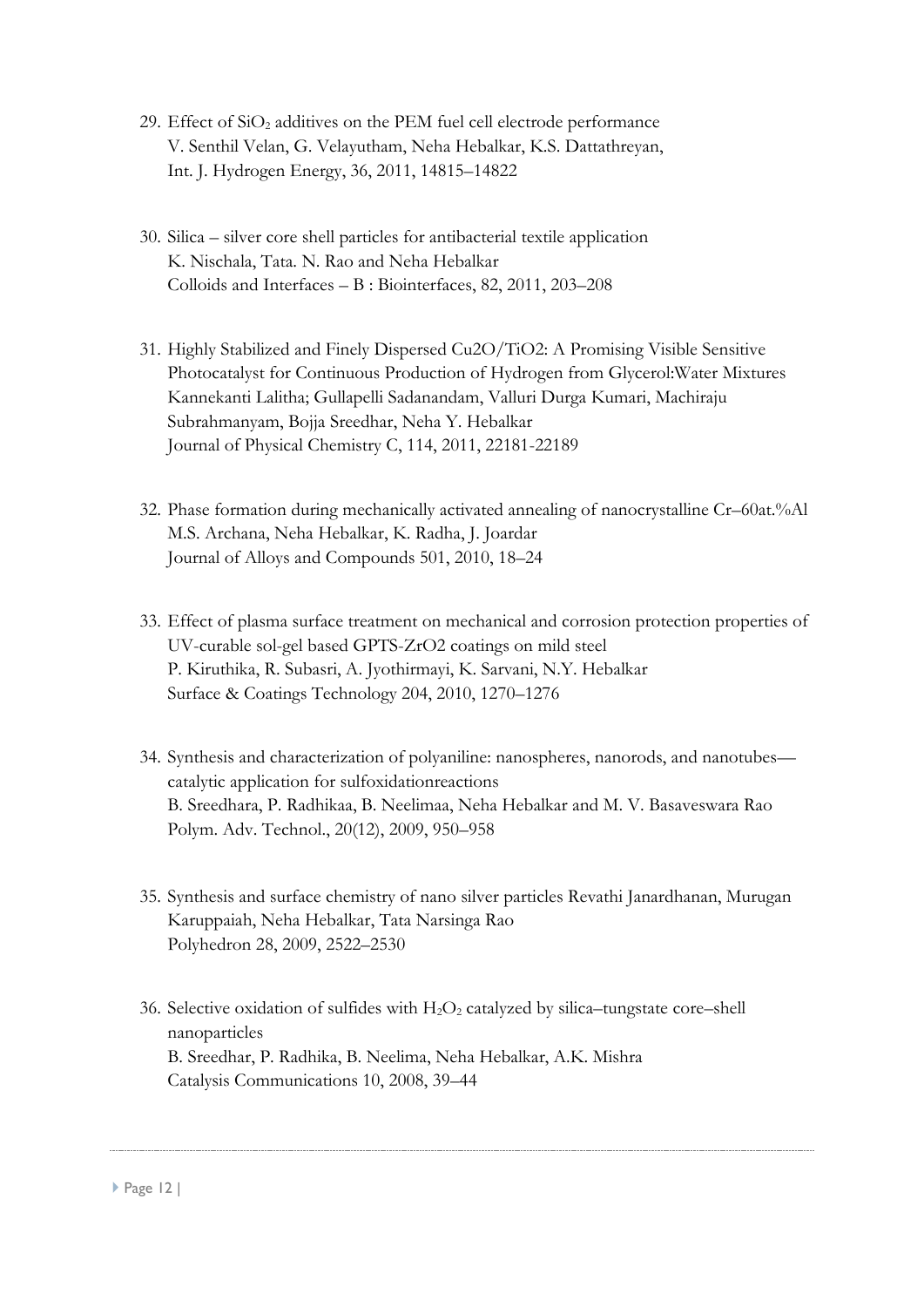- 37. Synthesis and characterization of silica-copper core shell nanoparticles application for conjugate addition reactions B. Sreedhar, P. Radhika, B. Neelima, Neha Hebalkar
	- J. Chem. An Asian Journal, [3,](http://www3.interscience.wiley.com/journal/120118326/issue) 2008, 1163 1169
- 38. Palladium nanowire from precursor nanowire : crystal-to-crystal transformation via in situ reduction by polymer matrix S. Porel, N. Hebalkar, B. Sreedhar and T. P. Radhakrishnan Adv. Funct. Mater, 17(14), 2007, 2550-2556
- 39. Formation and growth of molecular nanocrystals probed by their optical properties A. Patra, N. Hebalkar, B. Sreedhar and T. P. Radhakrishnan J. Phys. Chem. C, 2007, 111(44), 16184-16191
- 40. Highly photostable dye entrapped core–shell particles Anita S. Ethiraj, Sharmin Kharrazi, Neha Hebalkar, J. Urban, S.R. Sainkar, S.K. Kulkarni Materials Letters, 61(25), 2007, 4738-4742
- 41. Preparation and characterization of HAP/carboxymethyl chitosan nanocomposites B. Sreedhar, Y. Aparna, M. Sairam, Neha Hebalkar Journal of Applied Polymer Science, 105 (2), 2007, 928-934
- 42. Nanoengineering of surface modified silica particles to form core-shell and hollow nanospheres of iron oxide Neha Hebalkar, P. Radhika, B. Sreedhar, M. Lakshmi Kantam J. Nanoscience and Nanotechnology, 7 (10), 2007, 3662-3669
- 43. Regioselective ring opening of epoxides with aminesusing monodispersed silica nanoparticles in water B. Sreedhar, P. Radhika, B. Neelima, Neha Hebalkar Journal of Molecular Catalysis A: Chemical, 2007, 272(1-2), 159 – 163
- 44. Tuning the size and optical properties in molecular nano/microcrystals : manifestation of hierarchical interactions A. Patra, N. Hebalkar, B. Sreedhar,M. Sarkar, A. Samantaa and T. P. Radhakrishnan Small, 2(5), 2006, 650-659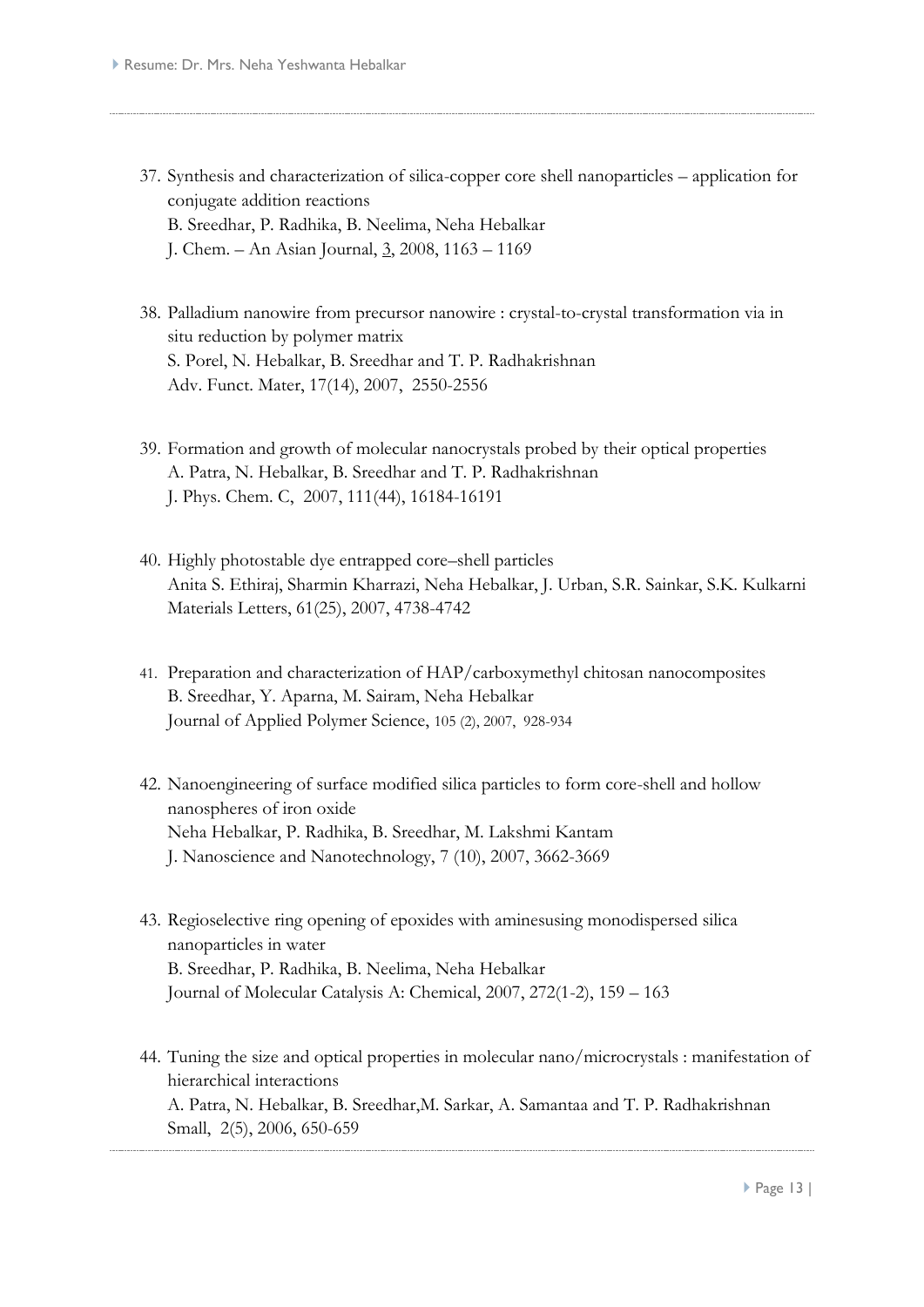- 45. [Synthesis and characterization of mercaptoethanol capped zinc oxide nanoparticles](javascript:submit_form())  [capped with organic molecules](javascript:submit_form()) Chimanpure J, Ashtaputre S, Marathe S, Neha Hebalkar, S. K. Kulkarni Synthesis and Reactivity in Inorganic Metal- Organic and Nano-Metal Chemistry, 36, 2006, 65
- 46. Synthesis and characterization of silica-titania core-shell particles Suchita Kalele, ravi Dey, Neha Hebalkar, J. Urban, S. W. Gosavi and S. K. Kulkarni Pramana - journal of physics, 65(5), 2005, 787-791
- 47. Study of correlation of structural and surface properties with electrochemical behaviour in carbon aerogels Neha Hebalkar, Girish Arabale, S. R. Sainkar, S. D. Pradhan, I. S. Mulla, Pushan Ayyub, K. Vijayamohanan, S. K. Kulkarni J. Mater. Sci., 40 (14), 2005 , 3777 -3782
- 48. Photoluminescence study of Organic dye-doped silica Nanoparticles Anita S. Ethiraj, Neha Hebalkar, S. R. Sainkar and S. K. Kulkarni J. Luminescence, 114 (1), 2005, 15-23
- 49. Semiconductor Nanoparticles M. Bangal, S. Ashtaputre, S. Marathe, A. Ethiraj, N. Hebalkar, S. W. Gosabvi, J. Urban, S. K. Kulkarni Hyperfine Interactions, 160 (1-4), 2005, 81-94
- 50. Optical Detection of Antibody using Silica Silver Core-Shell Particles S. A. Kalele, S. S. Ashtaputre, N. Y. Hebalkar, S. W. Gosavi, D.N. Deobagkar, D. D. Deobagkar, S. K. Kulkarni Chem. Phys. Letts, 404 (1-3), 2005, 136-141
- 51. Structural and Optical Investigations of SiO<sub>2</sub>-CdS Core-Shell on Silica Particles Neha Hebalkar, Sharmin Kharazzi, Anita Ethiraj, J. Urban, R. Fink, S. K. Kulkarni J. Colloids and Interface Science, 278(1), 2004, 107-114
- 52. Synthesis and Investigation of ZnS nanoparticles adsorbed on functionalized silica particles Anita S. Ethiraj, Neha Hebalkar, S. R. Sainkar, J. Urban and S.K.Kulkarni Surface Engineering, 20 (5), 2004, 367-372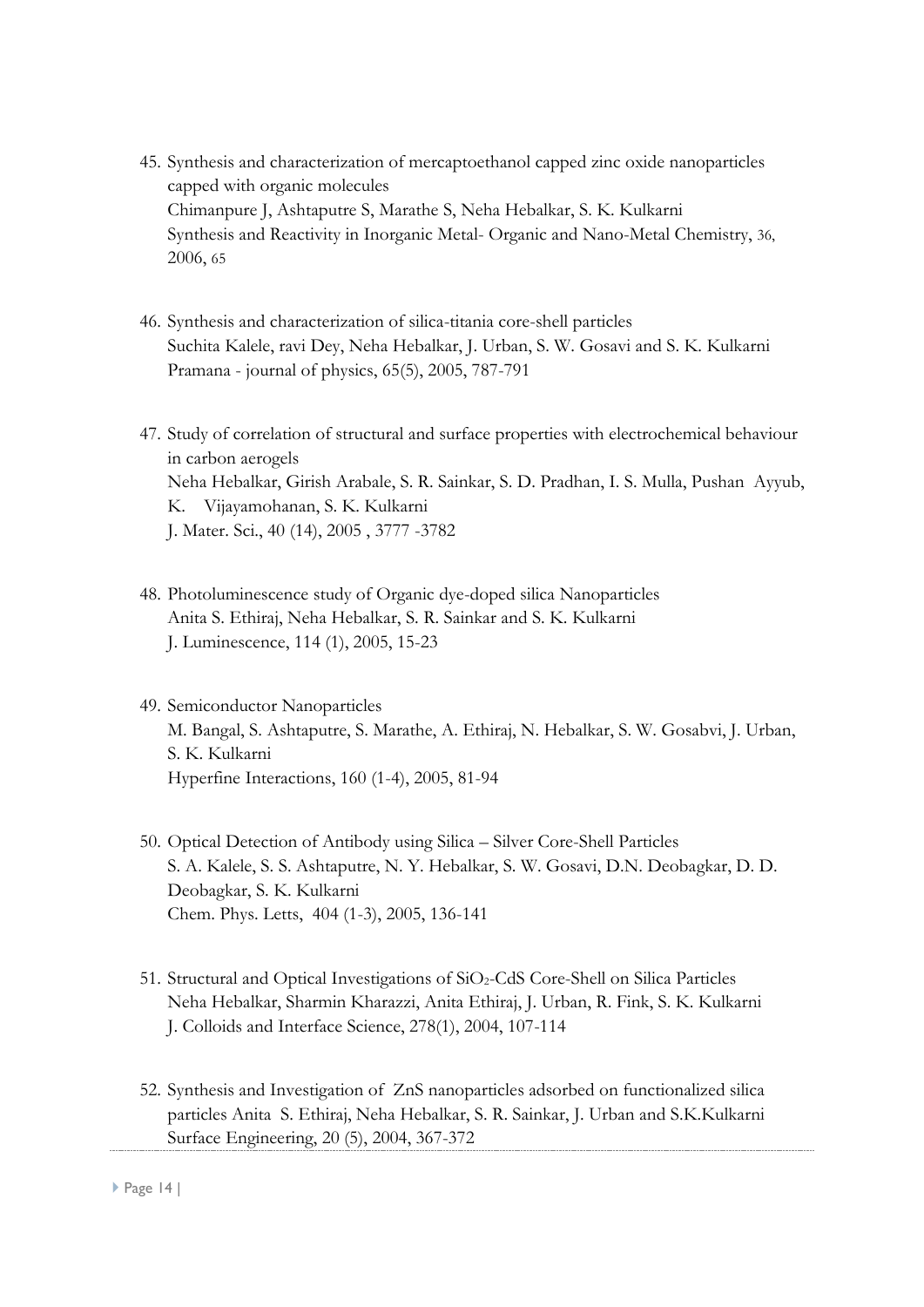53. Enhancement of photoluminescence in Manganese doped ZnS nanoparticles due to a silica shell Anita S. Ethiraj, Neha Hebalkar , Renu Pasricha, J. Urban, C. Dem, M. Schmitt, W.

Kiefer, L Weinhardt, S. Joshi, R. Fink, C. Heske, C. Kumpf, E. Umbach and S. K. Kulkarni

Journal of Chemical Physics, 2003, 118(19), 8945-8953

- 54. Properties of zinc sulphide nanoparticles stabilized in silica Neha Hebalkar, Arun Lobo, R .S. Sainkar, S.D. Pradhan, W. Vogel, J. Urban , S. K. Kulkarni Journal of Material Science, 36(18), 2001, 4377-4384
- 55. Carbon aerogels Neha Hebalkar, S. K. Kulkarni Physics Education, 2001, 18 (1), 61

#### **Book Chapters**

- 1. "Nanoporous Aerogels for Defense and Aerospace Applications" accepted book chapter in "Handbook of Advanced Ceramics and Composites" by Springer Nature
- 2. "Nanomanufacturing for Aerospace" S. Anandan, Neha Hebalkar, B. V. Sarada, Tata N Rao, Chapter 5 in Book "Nano for Aerospace Applications" by Springer Nature, 2017, 85-101
- 3. "Aerogels for Energy Conservation and Saving" A. Yamini, S. Keerthi, Neha Hebalkar, Chapter 38 in Book "Nanotechnology for Energy Sustainability" Publisher Wiley, 2017, 937-966

#### **Conferences Presentations**

- 1. Thermographic studies of aerogel composites, Keerthi Sanghamitra, Neha Hebalkar, 2nd International Conference on New Frontiers in Chemical, Energy and Environmental Engineering (INCEEE -2019), held at NIT – Warangal during 15-16 Feb, 2019
- 2. "Manufacturing Technology for Self Cleaning and Anti-bacterial Textiles" A. Yamini, S. Anandan, Neha Hebalkar T. N. Rao, Bangalore Nano Conference, 3-4 March 3-4 , 2016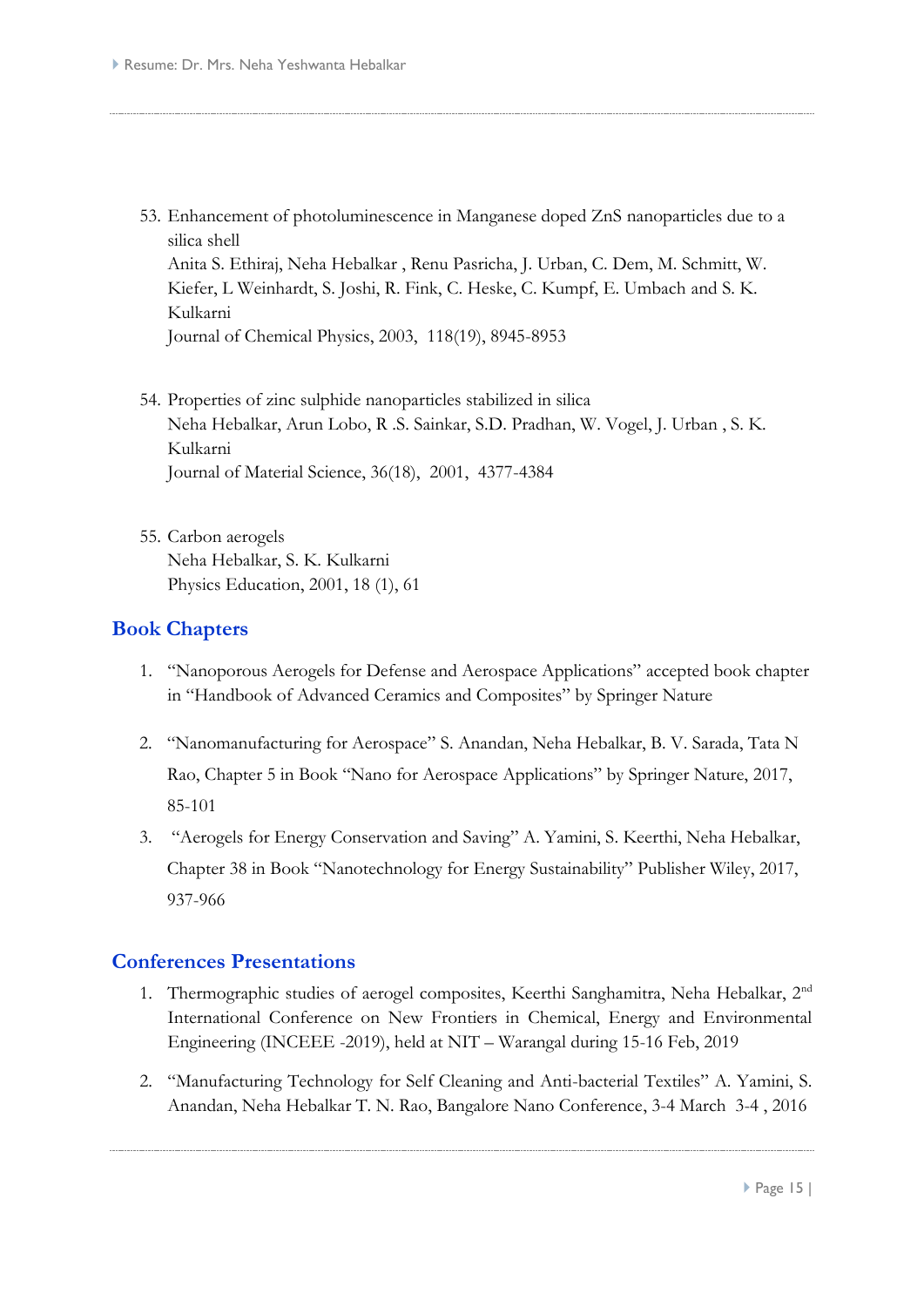- 3. "Aerogels: New Generation Thermal Insulation Technology" S. Keerthi, Neha Hebalkar Bangalore Nano Conference, 3-4 March 3-4 , 2016
- 4. **"**Enhancing the Photocatalytic Activity of Anatase Titania Nanoparticles and a Novel Method to Test Self Cleaning Property" Neha Hebalkar, G Raghavendra, K. Nischala, Tata N Rao**,** International Conference On Nanoscience & Technology, Jan 20-23 2012, Hyderabad
- 5. "Electron Microscopy studies of bifunctional silica@titania,Ag core-shell particles", International Conference on Electron Nanoscopy, July 6-8 2011, Hyderabad
- 6. "Synthesis of silica@TiO2:Ag core-shell particles for self cleaning and antibacterial textile applications" Neha Hebalkar, Snigdhatanu Acharya, T. N. Rao, International Workshop on Nanotechnology and Advanced Functional Materials held on July 9-11, 2009, in NCL, Pune
- 7. "Tunable Synthesis and Characterization of Porous Carbon Aerogel Nanospheres" Neha Hebalkar, K. Mohanapriya, K. Radha, Tata Narasinga Rao , NanoKorea 2007, Korea, August 29 – 31 2007
- 8. "Synthesis and Characterization of silica aerogels with transition metals", K. Mohanapriya and Neha Hebalkar International Conference on Recent Trends in Nanostructured, Materials and Their Applications, Hyderabad, December 19-20, 2007
- 9. "Synthesis and Characterization of Mercaptoethanol Capped Zinc Oxide nanoparticles" , J. Chimanpure, S. Ashtaputre, S. Marathe, N. Hebalkar, S. Kharrazi, Renu Pasricha, S. K. Kulkarni, International Conference on Nanomaterials (Nano 2005) Sivakasi, July 13 – 15, 2005
- 10. "Synthesis and Investigations of Cadmiun Sulphide and Zinc Sulphide Nanoparticles Attached to Surface Engineered Silica Particles", Neha Hebalkar, Anita Ethiraj, Sharmin Kharezzi, J. Urban, R. Fink, S. K. Kulkarni , " International conference on advances in surface treatment : research and Applications", Hyderabad 3 – 6 Nov. 2003
- 11. "Synthesis of Carbon Aerogels for Supercapacitor Application, Neha Hebalkar, Girish Arabale, S. R. Sainkar, S. D. Pradhan, Pushan Ayyub and S. K. Kulkarni Poster presentation in Sixth International Conference in Nanostructured Materials" Orlando, Florida, USA, 16 – 21 June 2002
- 12. "Synthesis of Nanoporous RF Aerogels", Neha Hebalkar, S. R. Sainkar, S.D. Pradhan,and S. K. Kulkarni, National conference on science and technology of Nanomaterials and Clusters, Institute of Physics and electronics, Barkatullah University, Bhopal, MP, India., 23 – 25 Nov. 2000
- 13. "Synthesis of Thermally Stable Zinc Sulphide Nanoparticles by Sol-Gel Method", Neha Hebalkar, Arun Lobo, R .S. Sainkar, S.D. Pradhan, W. Vogel, J. Urban , S. K. Kulkarni,

Page 16 |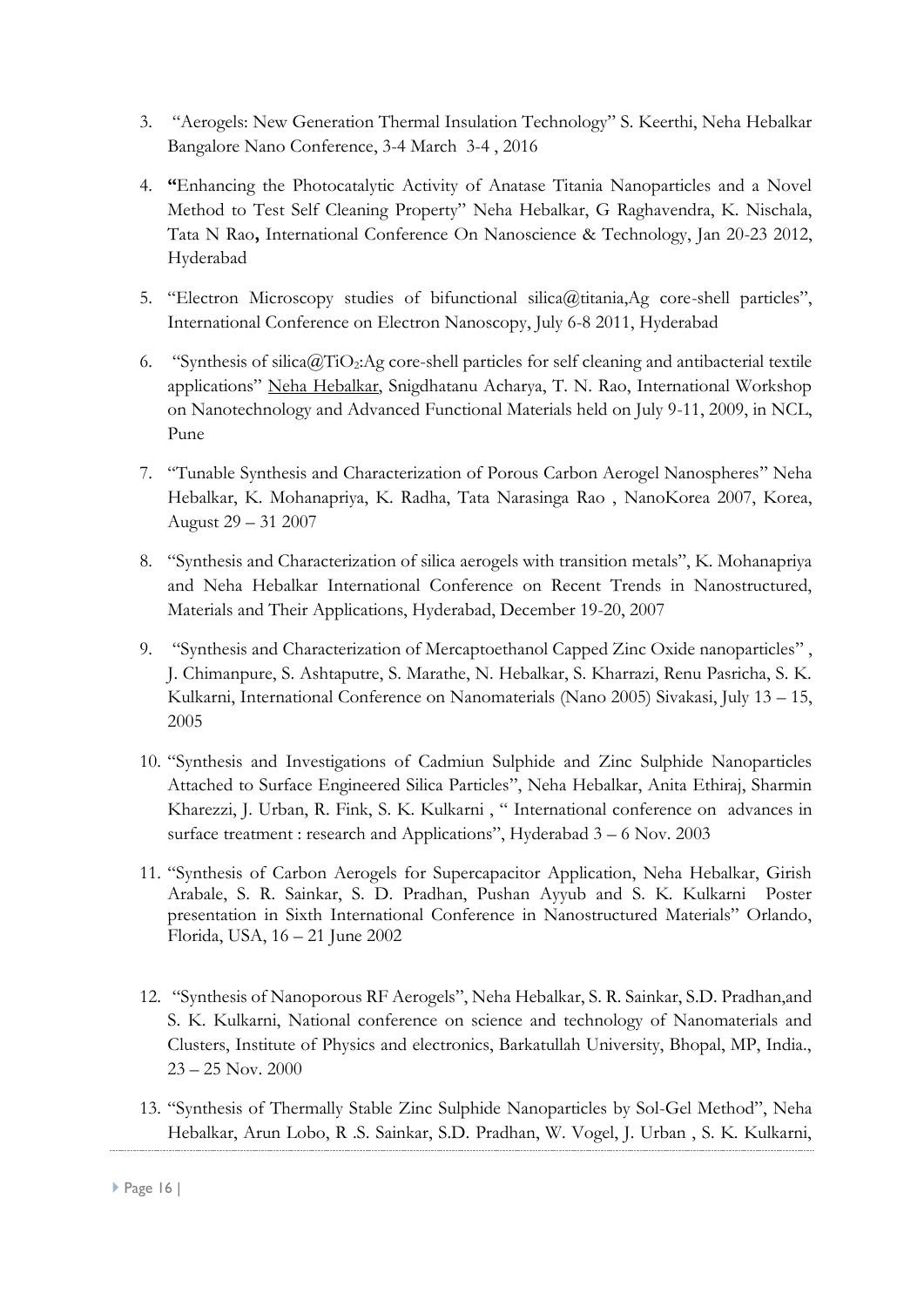National Conference on Physics of Nanophase Materials, Department of Physics, University of Pune, India, 18 – 20 Dec. 2000.

## **Workshops / Trainings attended**

- 1. Program on "Integrated Scientific Project Management for Women Scientists and Technologists" at Centre for Organizational Development (COD), Madhapur, Hyderabad during 7 -11 Jan 2019
- 2. Training on "Leadership Excellence through Effective Communications", conducted by Prof R L Raina at ARCI, Hyderabad on 21 March 2017
- 3. International Training Program on Leadership and Career Development for Women Scientist & Technologists , 28 August -1 Sept 2015, Organized by DST and Indo-US forum in Indian Institute of Science Education and Research (IISER), Pune
- 4. "Imaging using GATAN camera in TEM" conducted in CCMB, Hyderabad by GATAN Company, 20 Aug. 2009
- 5. Attended "National Conference on Showcasing Cutting Edge Science & Technology by Women : An initiative of the National Task Force for Women in Science" Organized by Ministry of Science & Technology, Govt. of India was held on 8-9 March 2008 at Vigyan Bhavan, New Delhi, on the occasion of International Women's Day.
- 6. International Summit on Rheology and Nanotechnology, Mumbai, 17th September, 2008

#### **Invited talks**

- 1. Inspirational speech in Marathi for motivating girls opting science as education and career and talk on "Nanotechnology for better life" as a Chief Guest, on the occasion of International Day for Women and Girls in Science, organized by a NGO "Aman Prem" in Mumbai on 6 Feb 2019
- 2. "Amezing Nanomaterials" and "Nanomaterials for better life", As a mentor in DST Inspire Camp organized by Dayanand Science College, Latur, Maharashtra on 22 Dec 2018
- 3. "Performing Supercritical Drying in HEL's High Pressure Vessel to Produce Aerogels which are the World's Best Thermal Insulators" in User Conference of HEL, Uk held in Goa during 25 – 26 February 2016.
- 4. "Surface Engineering of Nanomaterials", National Conference on "Impact of Nanoparticles and Nanomaterials on Health and Environment" June 13<sup>th</sup> & 14<sup>th</sup>, 2014, Hyderabad
- 5. "Amezing Nanomaterials", Ravindra Bharati School, Hyderabad, Feb 14, 2014
- 6. "Aerogel: the best thermal insulators", National Conference on Nanotechnology's Invisible Threat : Small Science, Big Consequences, Hyderabad 26 September 2013